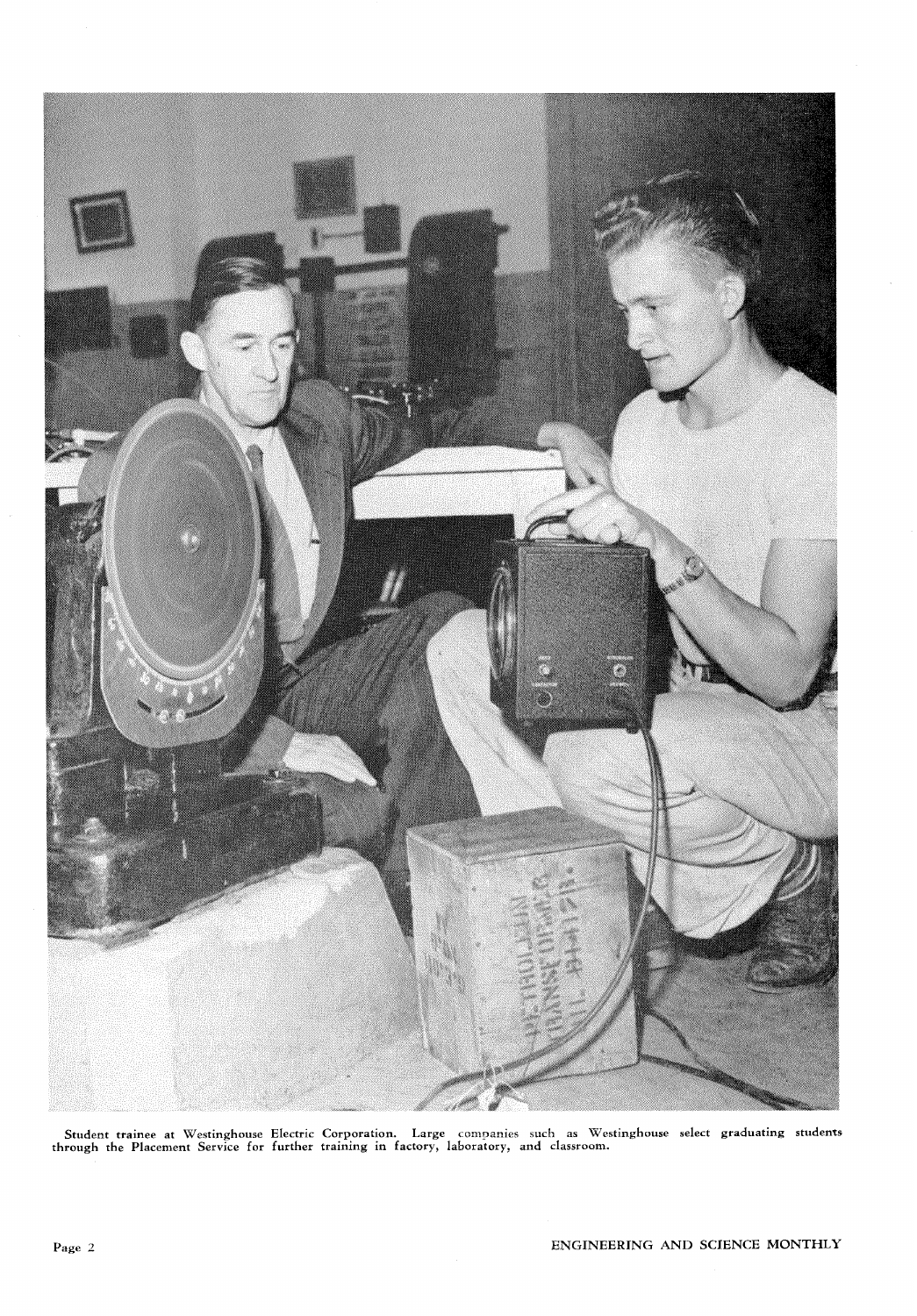

Vol. X, No. 1



By JAMES R. BRADBURN

**A** SSISTANCE<br>ment for the<br>nel selection ment for the the individual, and in new person-SSISTANCE in the job finding and job better- Proper job betterment, therefore, is a move which more beneficial degree than commonly believed, by Alumni Placement Service is rendering assistance to more beneficial degree than commonly believed, by<br>the Alumni Placement Service is rendering assistance to<br>the Alumni Placement Service of the California In-<br>those who believe a change in jobs would be of bene-<br>stitute of T

The objective of the Alumni Placement Service, like that of any properly qualified technical employment agency, is to assist both graduate and employer alike. The Service is fulfilling its real responsibility of making sure that as nearly as possible the right person is brought into contact with the right job for that person.

The subject of proper placement of engineering personnel is important to the individual and the employer. A large share of an individual's waking h o u r s is spent at his job. He can be most happy on that job which most closely fits his needs and for which his experience most adequately qualifies him.

A good employment record is one of the most valuable assets that a man can

have. It is an asset which should improve with time. Its improvement comes not only from good work on particular jobs or during particular periods of time, but also from the ability to list consecutively more important positions.

The listing of too many positions with different companies, or positions of too short duration with one company, is usually a liability. It indicates a lack of persistence on the part of the individual. Such indications are one of the first things a prospective employer looks for in considering an applicant.

should be approached carefully, with the idea in for the employer, is afforded to a mind of improving one's employment record. The fit. This assistance first takes the form of counsel,

when requested, and later that of actually referring the individual to jobs for which he is qualified.

January, 1947

On the other side of the picture is the employer who realizes the need of having properly qualified men in engineering positions and is having a hard time to find them. He attempts selection through various channels. He is frequently defeated by his own ineptitude - by insufficiently and improperly describing the job he desires to have filled and the qualifications of the man to fill it. Numerous are the employers who come to the Alumni Placement Service with the vague information that they need a "salesman" or "an electrical engineer," without definitely stating what kind of a salesman or engineer **u**  they desire to fill a particu-

lar job. The Service's efforts could be expended much more efficiently, and employers better satisfied, if complete job descriptions were furnished with each

job order. Both the job seeker and the employer can assist the Service by keeping that office currently posted on the outcome of interviews resulting from referrals by the Service. If the referral does not result in a job, it would be helpful to the Service to know why, both from the job seeker and from the employer. Such information can be of assistance in correcting

## **CORRECTION**

Through a proof-reader's error, one sentence of John Mills' THE INDUS-TRIAL SCIENTIST AS CITIZEN in the December 1946 issue, starting with the fourth line, first column, page **11,**  read: "He will damn a communist, and unjustly, for following his 'party line' . .". This sentence did not follow Mr. Mills' manuscript, which read: "He will damn a communist, and justly, for following his 'party line' . .". For this typographical error the editorial staff makes due apologies.